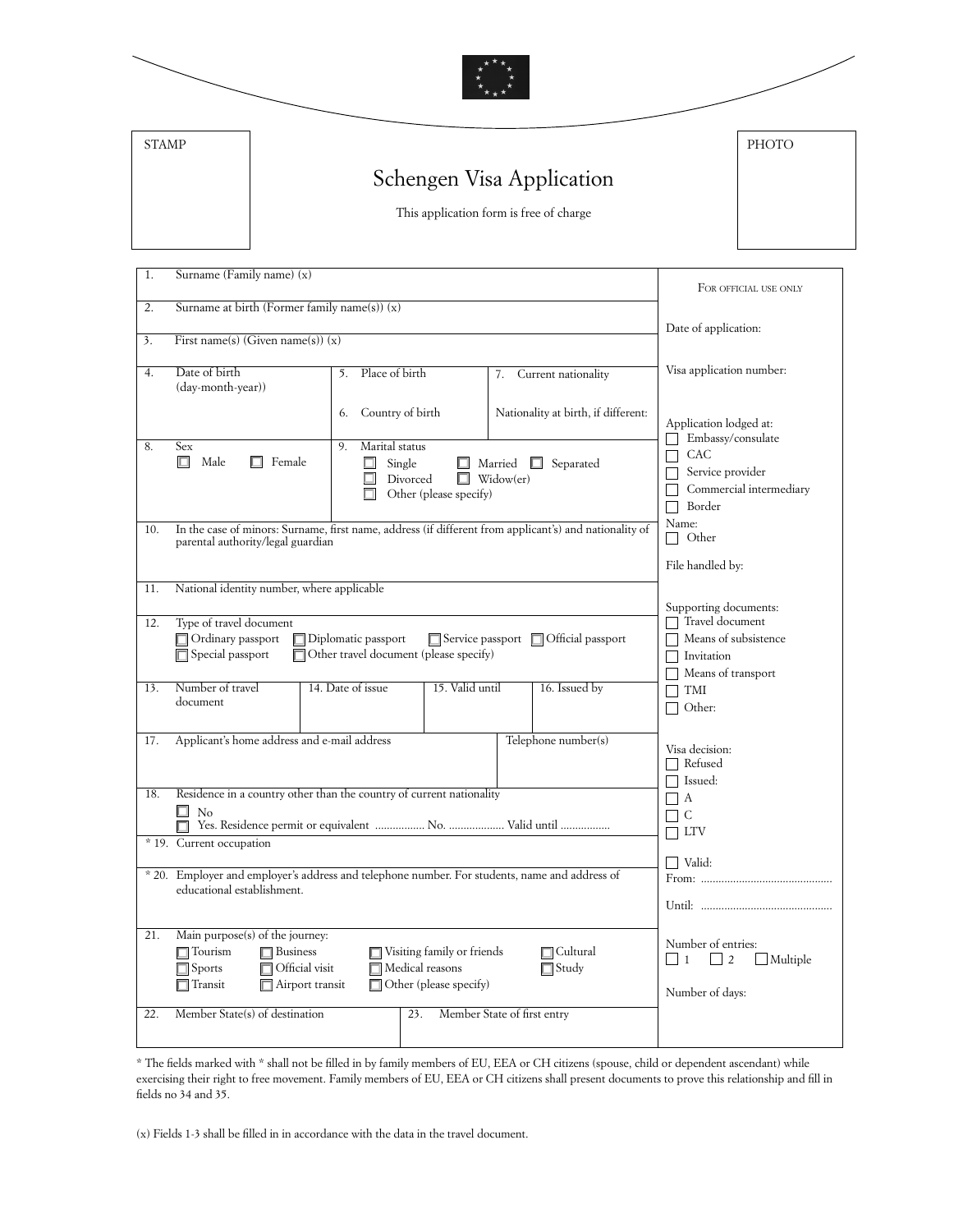| 24.      | Number of entries requested<br>$\Box$ Two entries<br>$\Box$ Single entry<br>$\Box$ Multiple entries                                                                        |                | 25.                                                            |                             | Duration of the intended stay or transit<br>Indicate number of days                         |  |
|----------|----------------------------------------------------------------------------------------------------------------------------------------------------------------------------|----------------|----------------------------------------------------------------|-----------------------------|---------------------------------------------------------------------------------------------|--|
| 26.      | Schengen visas issued during the past three years<br>$\square$ No                                                                                                          |                |                                                                |                             |                                                                                             |  |
|          |                                                                                                                                                                            |                |                                                                |                             |                                                                                             |  |
| 27.      | Fingerprints collected previously for the purpose of applying for a Schengen visa<br>$\square$ No                                                                          |                |                                                                |                             |                                                                                             |  |
| 28.      | Yes. Date, if known:<br>Entry permit for the final country of destination, where applicable                                                                                |                |                                                                |                             |                                                                                             |  |
|          |                                                                                                                                                                            |                |                                                                |                             |                                                                                             |  |
| 29.      | Intended date of arrival in the Schengen area                                                                                                                              |                | 30.                                                            |                             | Intended date of departure from the Schengen area                                           |  |
|          | * 31. Surname and first name of the inviting person(s) in the Member State(s). If not applicable, name of hotel(s) or temporary<br>accommodation(s) in the Member State(s) |                |                                                                |                             |                                                                                             |  |
|          | Address and e-mail address of inviting person(s)/hotel(s)/temporary                                                                                                        |                |                                                                |                             | Telephone and telefax                                                                       |  |
|          | accommodation(s)                                                                                                                                                           |                |                                                                |                             |                                                                                             |  |
|          | * 32. Name and address of inviting company/organisation                                                                                                                    |                |                                                                |                             | Telephone and telefax of company/organisation                                               |  |
|          | Surname, first name, address, telephone, telefax, and e-mail address of contact person in company/organisation                                                             |                |                                                                |                             |                                                                                             |  |
|          |                                                                                                                                                                            |                |                                                                |                             |                                                                                             |  |
|          | *33. Cost of travelling and living during the applicant's stay is covered                                                                                                  |                |                                                                |                             |                                                                                             |  |
|          | By the applicant himself/herself                                                                                                                                           |                |                                                                |                             |                                                                                             |  |
| □        |                                                                                                                                                                            |                |                                                                | Other (please specify)      | By a sponsor (host, company, organisation), please specify<br>Referred to in field 31 or 32 |  |
|          | Means of support                                                                                                                                                           |                | Means of support                                               |                             |                                                                                             |  |
|          | Cash<br>Traveller's cheques                                                                                                                                                |                | $\Box$ Cash                                                    |                             |                                                                                             |  |
|          | Credit card                                                                                                                                                                |                | Accommodation provided<br>All expenses covered during the stay |                             |                                                                                             |  |
|          | Pre-paid accommodation                                                                                                                                                     |                |                                                                | Pre-paid transport          |                                                                                             |  |
|          | Pre-paid transport<br>Other (please specify)                                                                                                                               |                |                                                                | Other (please specify)<br>П |                                                                                             |  |
| 34.      | Personal data of the family member who is an EU, EEA or CH citizen                                                                                                         |                |                                                                |                             |                                                                                             |  |
| Surname: |                                                                                                                                                                            | First name(s): |                                                                |                             |                                                                                             |  |
|          |                                                                                                                                                                            |                |                                                                |                             |                                                                                             |  |
|          | Date of birth                                                                                                                                                              | Nationality    |                                                                |                             | Number of travel document or ID card                                                        |  |
|          |                                                                                                                                                                            |                |                                                                |                             |                                                                                             |  |
| 35.      | Family relationship with an EU, EEA or CH citizen                                                                                                                          |                |                                                                |                             |                                                                                             |  |
|          | $\Box$ Spouse<br>□                                                                                                                                                         | Child          | $\Box$ Grandchild                                              |                             | $\Box$ Dependent ascendant                                                                  |  |
| 36.      | Place and date                                                                                                                                                             | 37.            |                                                                |                             | Signature (for minors, signature of parental authority/legal guardian)                      |  |
|          |                                                                                                                                                                            |                |                                                                |                             |                                                                                             |  |

\* The fields marked with \* shall not be filled in by family members of EU, EEA or CH citizens (spouse, child or dependent ascendant) while exercising their right to free movement. Family members of EU, EEA or CH citizens shall present documents to prove this relationship and fill in fields no 34 and 35.